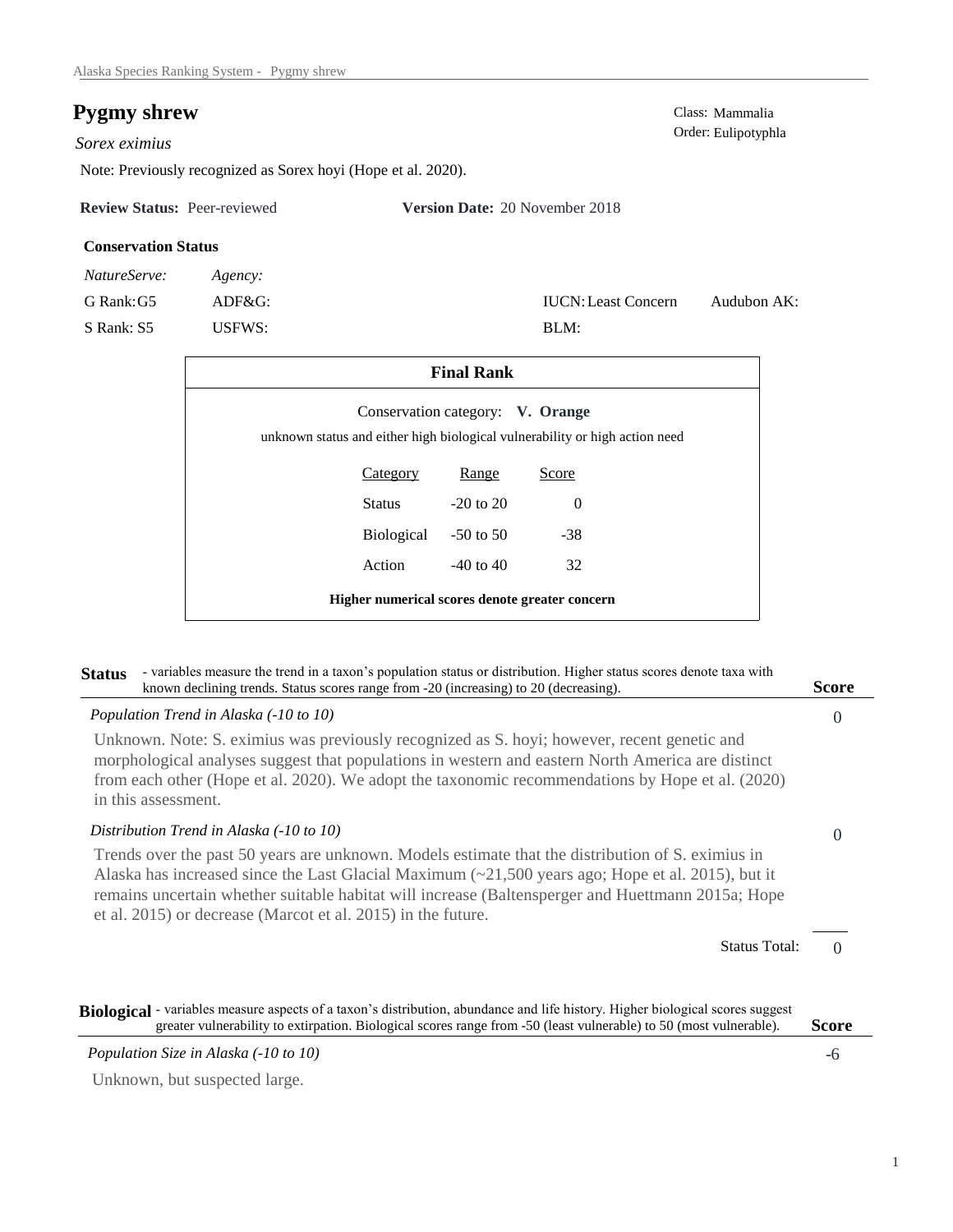## *Range Size in Alaska (-10 to 10)*

Widespread throughout central Alaska from Cape Krusenstern National Park east to Canada and south to the Kenai Peninsula (Cook and MacDonald 2006; MacDonald and Cook 2009). It has not been reported from southcoastal or southeast Alaska (MacDonald and Cook 2009). Estimated range size is >400,000 sq. km.

## *Population Concentration in Alaska (-10 to 10)*

Does not concentrate.

## *Reproductive Potential in Alaska*

## Age of First Reproduction (-5 to 5)

Little is known about the reproductive ecology of S. hoyi/eximius. Given the short life expectancy of shrews, age at first reproduction must be <2 years (Feldhamer et al. 1993; McCay et al. 1998).

#### Number of Young (-5 to 5)

Litter sizes ranging from three to eight young have been reported (Long 1974). Like other shrews, likely gives birth to multiple litters per year (Feldhamer et al. 1993).

## *Ecological Specialization in Alaska*

## Dietary (-5 to 5)

Little is known about the diet of S. eximius in Alaska, but like other shrews it likely consumes terrestrial invertebrates. Studies on S. hoyi/eximius elsewhere in North America have reported that it eats small insect larvae, beetles, spiders, and ants (Whitaker and French 1984; Ryan 1986; Whitaker and Cudmore 1986). Invertebrates are an ephemeral and potentially unpredictable food source and we therefore rank this question as B- Moderately adaptable with key requirements common.

## Habitat (-5 to 5)

Found in a variety of habitat types within boreal and tundra biomes, including shrub thickets, meadows, wetlands, riparian, and clearcuts (Long 1972; 1974; Peirce and Peirce 2000; Cook and MacDonald 2006; MacDonald and Cook 2009; Hope 2012). In central Canada, S. hoyi was documented in habitats that spanned a range of moisture levels, vegetation types, and canopy cover (Wrigley et al. 1979).

> -38 Biological Total:

10 *Management Plans and Regulations in Alaska (-10 to 10)* Action - variables measure current state of knowledge or extent of conservation efforts directed toward a given taxon. **Score** Higher action scores denote greater information needs due of lack of knowledge or conservation action. Action scores range from -40 (lower needs) to 40 (greater needs).

Listed as unclassified game in Alaska with no bag limit and no closed season (ADFG 2018c).

## *Knowledge of Distribution and Habitat in Alaska (-10 to 10)*

Recent surveys in northwestern (Cook and Macdonald 2006; Hope 2012) and southwestern Alaska (Peirce and Peirce 2000) have dramatically expanded the known distribution of S. eximius. However, S. eximius is locally rare and not often captured during surveys (Cook and MacDonald 2006; A. Hope, pers. comm.). Consequently, our knowledge of its distribution remains incomplete (MacDonald and Cook 2009). Habitat associations have been recorded during surveys (see Habitat section above).

## *Knowledge of Population Trends in Alaska (-10 to 10)*

Not currently monitored.

| ۰.<br>۰. |  |
|----------|--|

2

2

#### -10

-10

-5

-3

1

-5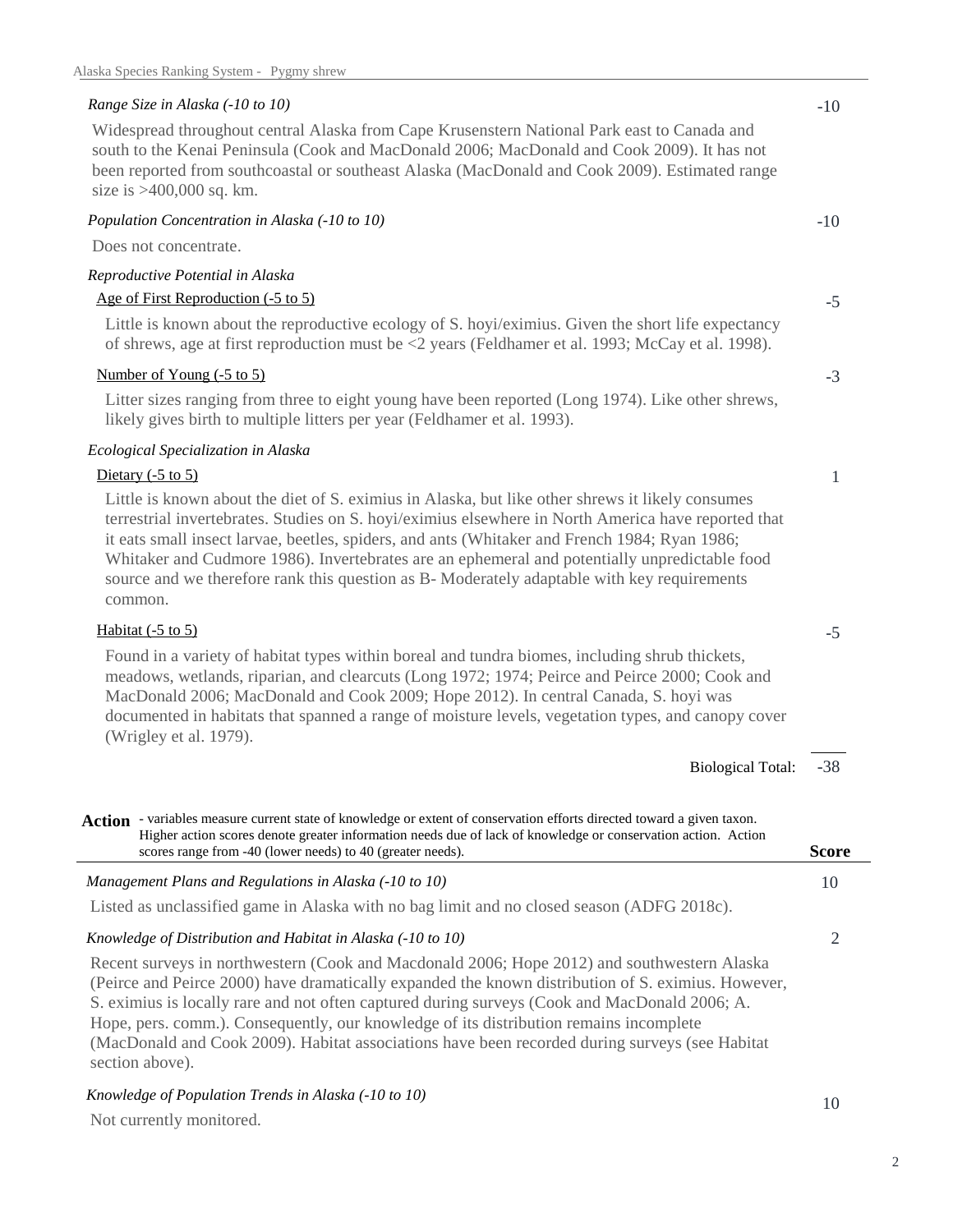#### *Knowledge of Factors Limiting Populations in Alaska (-10 to 10)*

Little is known about the ecology of S. eximius/S. hoyi. Endo- and ectoparasites have been collected (Murrell et al. 2003; Lynch and Duszynski 2008), but their effects on population dynamics are unknown. Elsewhere in North America, researchers have studied this species' response to disturbances such as fire, logging, and canopy gaps (DeGraaf et al. 1991; Ford et al. 1999; Greenberg and Miller 2004; Greenberg et al. 2007). These studies reported no significant differences in capture rates or sex ratios among disturbed and undisturbed habitat types. Additional research is needed to determine the effects of climate change. Species distribution models for Alaska disagree as to whether suitable habitat will increase (Baltensperger and Huettmann 2015a; Hope et al. 2015) or decrease (Marcot et al. 2015) in the future.

> 32 Action Total:

10

#### Supplemental Information - variables do not receive numerical scores. Instead, they are used to sort taxa to answer specific biological or management questions.

| Harvest:                            | Not substantial   |
|-------------------------------------|-------------------|
| <b>Seasonal Occurrence:</b>         | Year-round        |
| <b>Taxonomic Significance:</b>      | Monotypic species |
| % Global Range in Alaska:           | ${<}10\%$         |
| % Global Population in Alaska: <25% |                   |
| Peripheral:                         | Nο                |

#### **References**

Alaska Department of Fish and Game (ADFG). 2020a. 2020-2021 Alaska hunting regulations. Alaska Department of Fish and Game. Juneau, AK, USA.

ARCTOS. 2016. ARCTOS database: Fish, amphibian, mammal, bird and reptile collections. University of Alaska Museum of the North, Fairbanks, AK, USA. Available online: http://arctos.database.museum/

Baltensperger, A. P., and F. Huettmann. 2015a. Predicted shifts in small mammal distributions and biodiversity in the altered future environment of Alaska: an open access data and machine learning perspective. PLoS ONE 10(7):e0132054. DOI: 10.1371/journal.pone.0132054

Cook, J. A., and S. O. MacDonald. 2006. Mammal inventory of Alaska's National Parks and Preserves, Arctic Network [...]. Report NPS/AKRARCN/NRTR-2004/01. National Park Service, Alaska Region, Anchorage, AK, USA.

DeGraaf, R. M., D. P. Snyder, and B. J. Hill. 1991. Small mammal habitat associations in poletimber and sawtimber stands of four forest cover types. Forest Ecology and Management 46(3–4):227–242. DOI: 10.1016/0378-1127(91)90234-M

Diersing, V. E. 1980. Systematics and evolution of the pygmy shrews (Subgenus Microsorex) of North America. Journal of Mammalogy 61(1):76–101. DOI: 10.2307/1379958

Feldhamer, G. A., R. S. Klann, A. S. Gerard, and A. C. Driskell. 1993. Habitat partitioning, body size, and timing of parturition in pygmy shrews and associated soricids. Journal of Mammalogy 74(2):403–411.

Ford, W. M., M. A. Menzel, D. W. McGill, J. Laerm, and T. S. McCay. 1999. Effects of a community restoration fire on small mammals and herpetofauna in the southern Appalachians. Forest Ecology and Management 114:233–243.

Greenberg, C. H., and S. Miller. 2004. Soricid response to canopy gaps created by wind disturbance in the southern Appalachians. Southeastern Naturalist 3(4):715–732. DOI: 10.1656/1528-7092(2004)003[0715:SRTCGC]2.0.CO;2

Greenberg, C. H., S. Miller, and T. A. Waldrop. 2007. Short-term response of shrews to prescribed fire and mechanical fuel reduction in a Southern Appalachian upland hardwood forest. Forest Ecology and Management 243(2–3):231–236. DOI: 10.1674/0003-0031(1998)139[0394:TOPOTL]2.0.CO;2

3